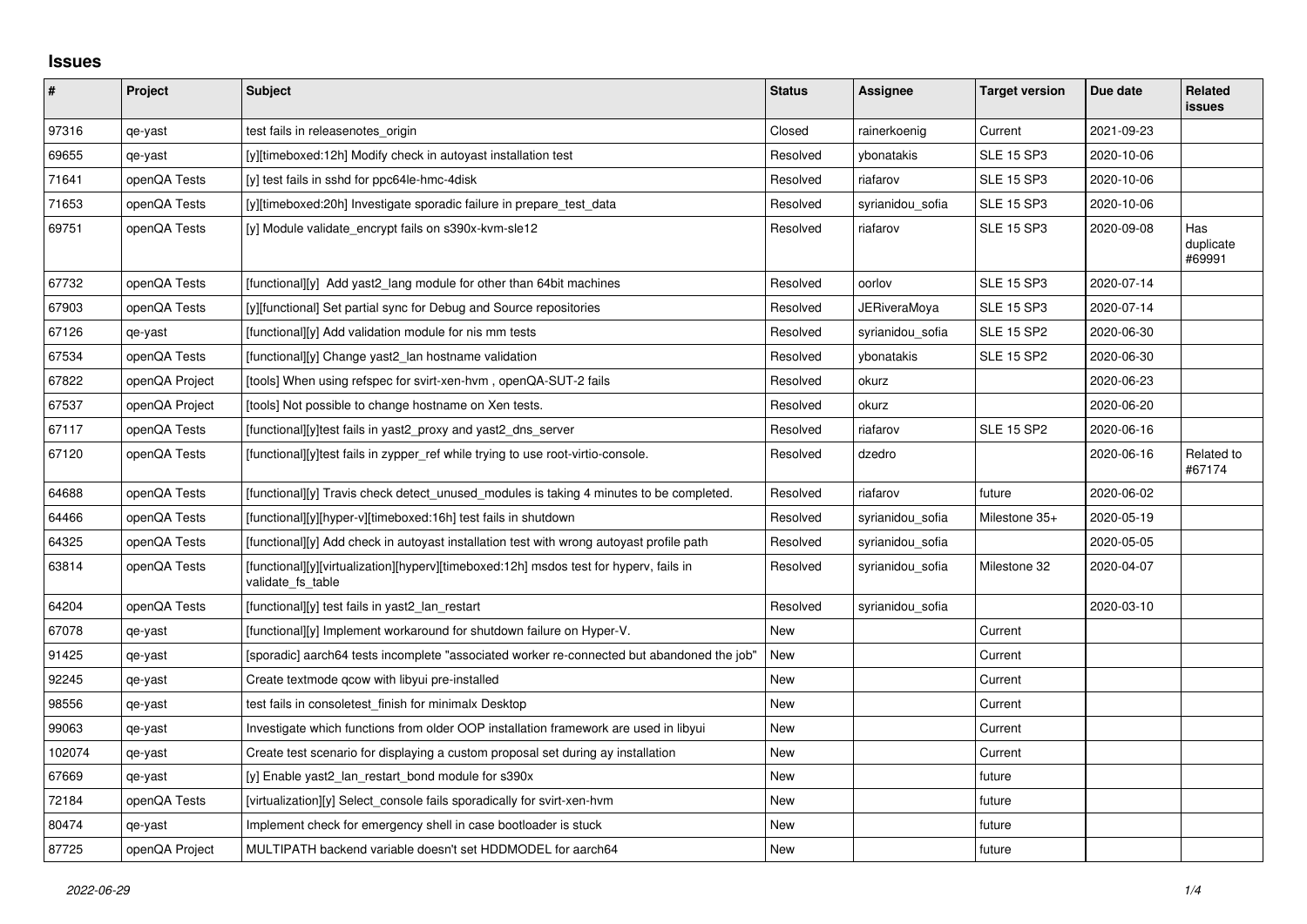| $\sharp$ | Project        | Subject                                                                                      | <b>Status</b>  | Assignee            | <b>Target version</b> | Due date | <b>Related</b><br>issues                                                                           |
|----------|----------------|----------------------------------------------------------------------------------------------|----------------|---------------------|-----------------------|----------|----------------------------------------------------------------------------------------------------|
| 89494    | qe-yast        | Validate editing partition for mount_by options                                              | <b>New</b>     |                     | future                |          |                                                                                                    |
| 90350    | qe-yast        | Add yast2_system_settings for ncurses                                                        | New            |                     | future                |          |                                                                                                    |
| 73306    | qe-yast        | [y][timeboxed:20h] test fails in await_install                                               | <b>Blocked</b> | <b>JERiveraMoya</b> | Current               |          |                                                                                                    |
| 101370   | qe-yast        | test fails in yast2_firewall due to recent modification the interface zone                   | Blocked        | rainerkoenig        | Current               |          |                                                                                                    |
| 69658    | openQA Tests   | [y] test fails in yast2_control_center                                                       | Resolved       | riafarov            | <b>SLE 15 SP3</b>     |          |                                                                                                    |
| 69754    | openQA Tests   | [y][u] tests fail in bootloader_start for ppc64le - PowerVM workers not available            | Resolved       | szarate             | <b>SLE 15 SP3</b>     |          | Related to<br>#69406,<br>Related to<br>#68980,<br>Related to<br>#68977, Has<br>duplicate<br>#70474 |
| 71122    | qe-yast        | [y][timeboxed:12h] Organize and open tickets for yast-matepackage-handler unit test          | Resolved       | syrianidou_sofia    | <b>SLE 15 SP3</b>     |          |                                                                                                    |
| 76879    | qe-yast        | Unit test for yast2-metapackage-handler OneClickInstall.rb (part I)                          | Resolved       | syrianidou_sofia    | <b>SLE 15 SP3</b>     |          |                                                                                                    |
| 76885    | qe-yast        | Unit test for yast2-metapackage-handler OneClickInstallWorkerFunction.rb (part I)            | Resolved       | oorlov              | <b>SLE 15 SP3</b>     |          |                                                                                                    |
| 80216    | qe-yast        | Adjust home_encrypted scenario for the UI changes in the Expert Partitioner                  | Resolved       | syrianidou_sofia    | <b>SLE 15 SP3</b>     |          |                                                                                                    |
| 91830    | qe-yast        | Investigate if a change of DH version for TLS negotiation can fix 'remote_controller' module | Resolved       | oorlov              | <b>SLE 15 SP3</b>     |          |                                                                                                    |
| 90851    | qe-yast        | SLE 15 SP3 Release Candidate 2 exploratory testing                                           | Resolved       | syrianidou_sofia    |                       |          |                                                                                                    |
| 62243    | openQA Project | After latest updates, openQA has problematic behavior on Dell Precision 5810                 | Resolved       | okurz               | Done                  |          | Related to<br>#62015,<br>Copied to<br>#62567                                                       |
| 69634    | qe-yast        | [y][timeboxed:24h] Add unit test for yast-metapackage-handler                                | Resolved       | syrianidou_sofia    | future                |          |                                                                                                    |
| 76882    | qe-yast        | Unit test for yast2-metapackage-handler OneClickInstall.rb (part II)                         | Resolved       | syrianidou_sofia    | future                |          |                                                                                                    |
| 81310    | qe-yast        | [sporadic][timeboxed:10h] test fails in mediacheck on svirt uefi                             | Resolved       | oorlov              | future                |          |                                                                                                    |
| 69313    | openQA Project | When using refspec for ppc for a particular job, PRODUCTDIR is set wrong                     | Resolved       | Xiaojing_liu        | Ready                 |          |                                                                                                    |
| 71116    | qe-yast        | [y] Add OpenQA test for OneClickInstall                                                      | Closed         | JERiveraMoya        | <b>SLE 15 SP3</b>     |          |                                                                                                    |
| 73363    | qe-yast        | sporadic failure for btrfs libstorage-ng@64bit-ipmi                                          | Closed         | riafarov            | <b>SLE 15 SP3</b>     |          |                                                                                                    |
| 73471    | qe-yast        | Enable yast2 firstboot in textmode                                                           | Closed         | JRivrain            | <b>SLE 15 SP3</b>     |          |                                                                                                    |
| 73474    | qe-yast        | Add more modules to yast2_firstboot                                                          | Closed         | JRivrain            | <b>SLE 15 SP3</b>     |          |                                                                                                    |
| 73477    | qe-yast        | Modify firstboot configuration for yast2 firstboot custom                                    | Closed         | JRivrain            | <b>SLE 15 SP3</b>     |          |                                                                                                    |
| 73642    | qe-yast        | Modify allmodules+allpatterns+registration test suite                                        | Closed         | riafarov            | <b>SLE 15 SP3</b>     |          | Related to<br>#73645                                                                               |
| 75424    | qe-yast        | [sporadic] test fails in force_scheduled_tasks                                               | Closed         | <b>JERiveraMoya</b> | <b>SLE 15 SP3</b>     |          |                                                                                                    |
| 76888    | qe-yast        | Unit test for yast2-metapackage-handler OneClickInstallWorkerFunction.rb (part II)           | Closed         | syrianidou_sofia    | <b>SLE 15 SP3</b>     |          |                                                                                                    |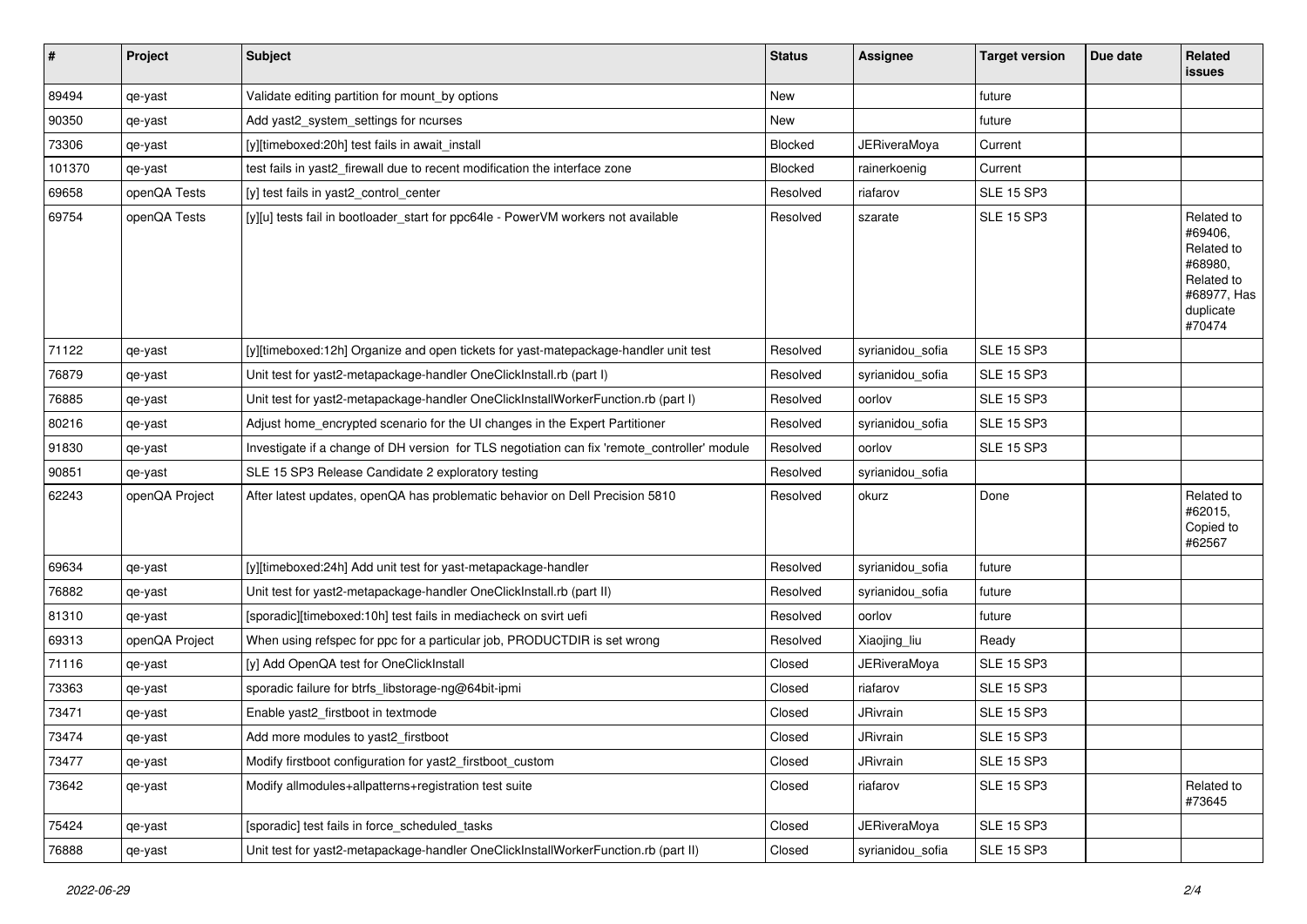| #      | Project | Subject                                                                                                 | <b>Status</b> | Assignee            | <b>Target version</b> | Due date | Related<br>issues                             |
|--------|---------|---------------------------------------------------------------------------------------------------------|---------------|---------------------|-----------------------|----------|-----------------------------------------------|
| 80204  | qe-yast | Adjust lvm+resize_root scenario for the UI changes in the Expert Partitioner                            | Closed        | riafarov            | <b>SLE 15 SP3</b>     |          |                                               |
| 80206  | qe-yast | Adjust msdos scenario for the UI changes in the Expert Partitioner                                      | Closed        | JRivrain            | <b>SLE 15 SP3</b>     |          |                                               |
| 80272  | qe-yast | Adapt yast2_expert_partitioner (before: yast2_storage_ng) in ppc64le to use libyui                      | Closed        | <b>JERiveraMoya</b> | SLE 15 SP3            |          | Blocked by<br>#80840                          |
| 80276  | qe-yast | [sporadic][timeboxed:12h] autoyast_reinstall@s390x-kvm-sle12 fails in installation                      | Closed        | riafarov            | <b>SLE 15 SP3</b>     |          |                                               |
| 87646  | qe-yast | Create autoyast test using btrfs quota limit                                                            | Closed        | oorlov              | <b>SLE 15 SP3</b>     |          |                                               |
| 88480  | qe-yast | [sporadic] boot encrypt doesn't unlock encrypted disk for cryptlym@ppc64le                              | Closed        | syrianidou sofia    | <b>SLE 15 SP3</b>     |          |                                               |
| 89932  | qe-yast | [sporadic] stabilize partitioning_firstdisk                                                             | Closed        | riafarov            | <b>SLE 15 SP3</b>     |          |                                               |
| 91130  | qe-yast | Use libyui for btrfs_libstorage-ng ipmi and zVM                                                         | Closed        | riafarov            | <b>SLE 15 SP3</b>     |          |                                               |
| 91350  | qe-yast | [timeboxed:16h][sporadic] test fails in verify_undelete_snapshots                                       | Closed        | riafarov            | <b>SLE 15 SP3</b>     |          |                                               |
| 93029  | qe-yast | Implement test module for Product selection using LibyuiClient in YaST Job Group                        | Closed        | JERiveraMoya        | <b>SLE 15 SP3</b>     |          |                                               |
| 93032  | qe-yast | Use accept_license module with libyui-rest-api in all test suites in YaST, TW and Leap 15<br>Job Groups | Closed        | syrianidou_sofia    | <b>SLE 15 SP3</b>     |          |                                               |
| 93411  | qe-yast | Create test cases for Language, Keyboard and Product Selection                                          | Closed        | syrianidou_sofia    | <b>SLE 15 SP3</b>     |          |                                               |
| 93641  | qe-yast | Create schedules for opensuse test suites                                                               | Closed        | JRivrain            | <b>SLE 15 SP3</b>     |          | Related to<br>#94069,<br>Related to<br>#92479 |
| 95392  | qe-yast | Expand functionality of prepare_profile module                                                          | Closed        | JERiveraMoya        | Current               |          |                                               |
| 95542  | qe-yast | test fails in yast2_kdump                                                                               | Closed        | syrianidou sofia    | Current               |          |                                               |
| 95551  | qe-yast | autologin_yast test fails in first_boot                                                                 | Closed        | syrianidou_sofia    | Current               |          |                                               |
| 97319  | qe-yast | tests fail for ppc installation at different points                                                     | Closed        | JERiveraMoya        | Current               |          |                                               |
| 97325  | qe-yast | Collect logs in autoyast_reinstall when failing detecting disk after installation                       | Closed        | geor                | Current               |          |                                               |
| 97331  | qe-yast | [timebox: 24h] Investigate failure in rebootmgr                                                         | Closed        | <b>JERiveraMoya</b> | Current               |          | Related to<br>#98832                          |
| 97709  | qe-yast | [sporadic] accept_timezone_configuration fails to navigate next screen                                  | Closed        | syrianidou sofia    | Current               |          |                                               |
| 97760  | qe-yast | Rewrite workaround for scrolling for bsc#1189550                                                        | Closed        | <b>JERiveraMoya</b> | Current               |          |                                               |
| 97766  | qe-yast | Adapt the order of activation for ZFCP with client for libyui-rest-api                                  | Closed        | geor                | Current               |          | Related to<br>#98811                          |
| 102638 | qe-yast | Investigate black screen between lockscreen                                                             | Closed        | dzedro              | Current               |          |                                               |
| 102515 | qe-yast | validate_self_update greps only in /var/log/y2log and misses compressed logs                            | Closed        | <b>JERiveraMoya</b> | Current               |          |                                               |
| 73096  | qe-yast | [sporadic] msdos test fails in validate_fs_table                                                        | Rejected      | JRivrain            | <b>SLE 15 SP3</b>     |          |                                               |
| 80212  | qe-yast | Adjust cryptivm scenario for the UI changes in the Expert Partitioner                                   | Rejected      | riafarov            | <b>SLE 15 SP3</b>     |          |                                               |
| 80220  | qe-yast | test choses wrong product for installation                                                              | Rejected      | riafarov            | <b>SLE 15 SP3</b>     |          |                                               |
| 81248  | qe-yast | test fails in snapshots_small_root on aarch64                                                           | Rejected      | riafarov            | <b>SLE 15 SP3</b>     |          |                                               |